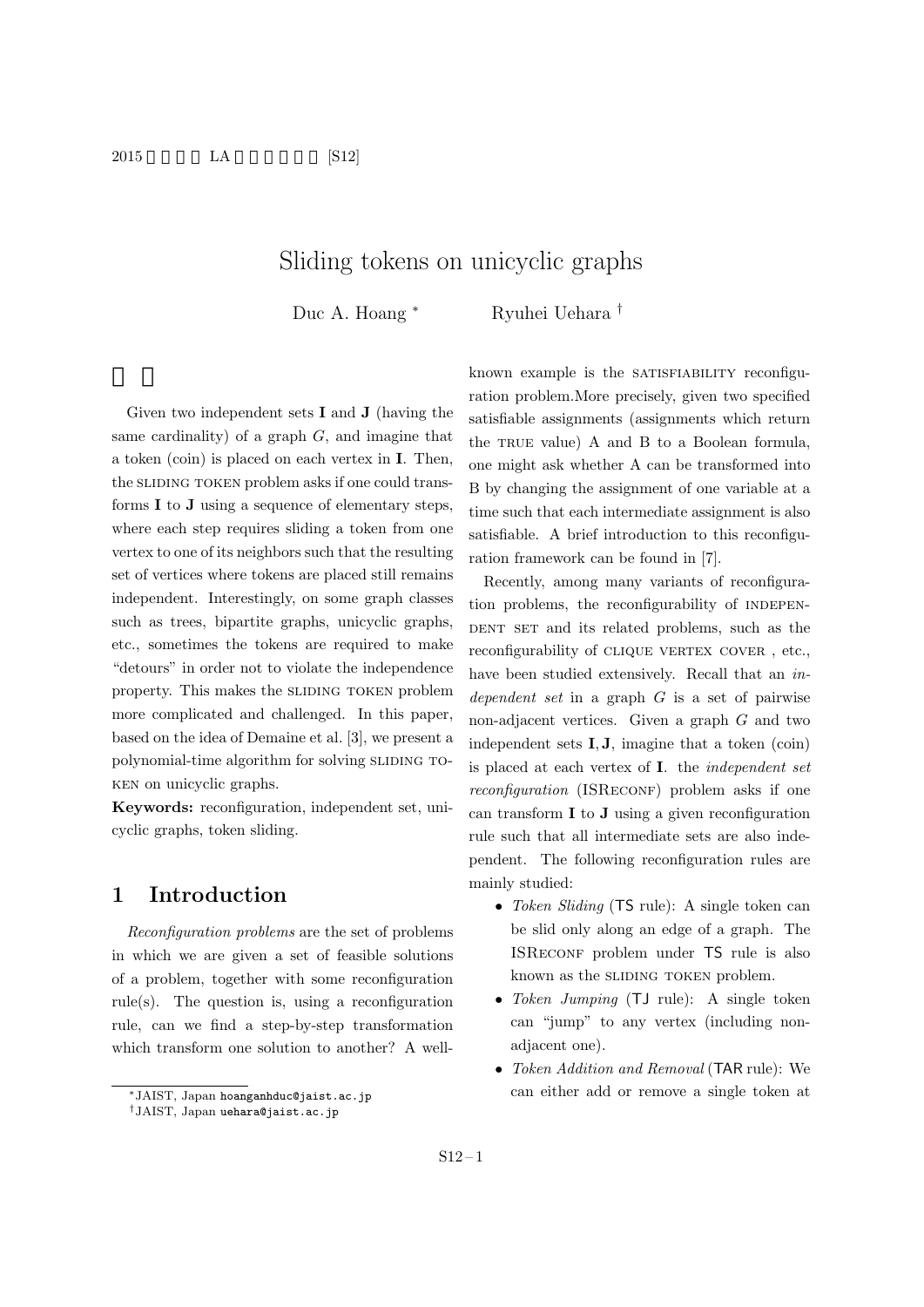a time if it results in an independent set of cardinality at least a given threshold.

It is known that ISRECONF is PSPACE-complete under any of the three reconfiguration rules for general graphs [5], for planar graphs [1, 4], for perfect graphs [6], and even for bounded bandwidth graphs [8].

Among different variants of ISRECONF, the SLIDing token problem is of particular interest. Given two independent sets **I** and **J** (having the same cardinality) of a graph *G*, and imagine that a token (coin) is placed on each vertex in **I**. Then, the sliding token problem is to determine whether there exists a sequence (called a TS-sequence)  $\langle I_1, I_2, \ldots, I_\ell \rangle$  of independent sets of *G* such that

- $\mathbf{I}_{1} = \mathbf{I}, \ \mathbf{I}_{\ell} = \mathbf{J}, \text{ and } |\mathbf{I}_{i}| = |\mathbf{I}| = |\mathbf{J}| \text{ for all } i,$  $1 \leq i \leq \ell$ ; and
- (b) for each  $i, 2 \leq i \leq \ell$ , there is an edge *uv* in *G* such that  $\mathbf{I}_{i-1} \setminus \mathbf{I}_i = \{u\}$  and  $\mathbf{I}_i \setminus \mathbf{I}_{i-1} =$  $\{v\}$ , that is, **I**<sub>*i*</sub> can be obtained from **I**<sub>*i*</sub><sup>*−1*</sup> by sliding exactly one token on a vertex  $u \in I_{i-1}$ to its adjacent vertex *v* along  $uv \in E(G)$ .

It is well-known that many PSPACE-hardness results can be shown using reduction from SLIDing token [5]. Beside the PSPACE-completeness of sliding token mentioned above, recently, Kaminski et al. [6] showed that SLIDING TOKEN can be solved in linear time for cographs. Bonsma et al. [2] proved that SLIDING TOKEN can be solved in polynomial time for claw-free graphs. Very recently, Demaine et al. [3] gave a linear-time algorithm for solving SLIDING TOKEN on trees. In their paper, Demaine et al. mentioned that: "The PSPACE-hardness implies that an instance of SLIDing token may require an exponential number of token-slides even in a minimum-length reconfiguration sequence. In such a case, tokens should make detours to avoid violating to be independent." Because of that, the possibility of "making detours"

makes SLIDING TOKEN much more complicated.

In this paper, we extend the idea of Demaine et al. in [3] to develop a polynomial-time algorithm for solving SLIDING TOKEN on unicylic graphs. A unicyclic graph is a connected graph that contains exactly one cycle. The key idea of Demaine et al.'s algorithm is the (linear-time) characterization of what they called *rigid tokens* - the tokens that cannot be moved along any edge of the graph without violating the independence property. On one hand, the structure of unicyclic graphs is very close to trees. More precisely, one can obtained a unicyclic graph from a tree by adding one extra edge. On the other hand, the characterization of rigid tokens in unicyclic graphs is indeed much more complicated (see Lemma 3.1) because of the existence of one single cycle.

## **2 Preliminaries**

#### **2.1 Graph notation**

Let *G* be a graph with vertex set  $V(G)$  and edge set  $E(G)$ . Let  $|G|$  denote the number of vertices of *G*. For a vertex  $v \in V(G)$ , let  $N(G, v) = \{w \in$  $V(G) \mid vw \in E(G)$ } and  $N[G, v] = N(G, v) \cup \{v\}$ . Similarly, for an arbitrary subset  $S \subseteq V(G)$ , we write  $N[G, S] = \bigcup_{v \in S} N[G, v]$ . For a subgraph  $G'$ of *G*, denote by *G − G′* the subgraph of *G* induced by  $V(G) \setminus V(G')$ . Similarly, for a subset  $S \subseteq V(G)$ , denote by  $G - S$  the subgraph of  $G$  obtained by removing all vertices in *S*. For two vertices  $u, v \in$  $V(G)$ , we denote by  $dist(u, v)$  the number of edges of a shortest *uv*-path in *G*.

An independent set **I** of a graph *G* is a subset of  $V(G)$  in which for every  $u, v \in I$ ,  $uv$  is not an edge of *G*. For a subgraph *H* of *G*, sometimes we write **I** ∩ *H* and **I** − *H* to indicate the sets **I** ∩ *V* (*H*) and  $\mathbf{I} \setminus V(H)$ , respectively.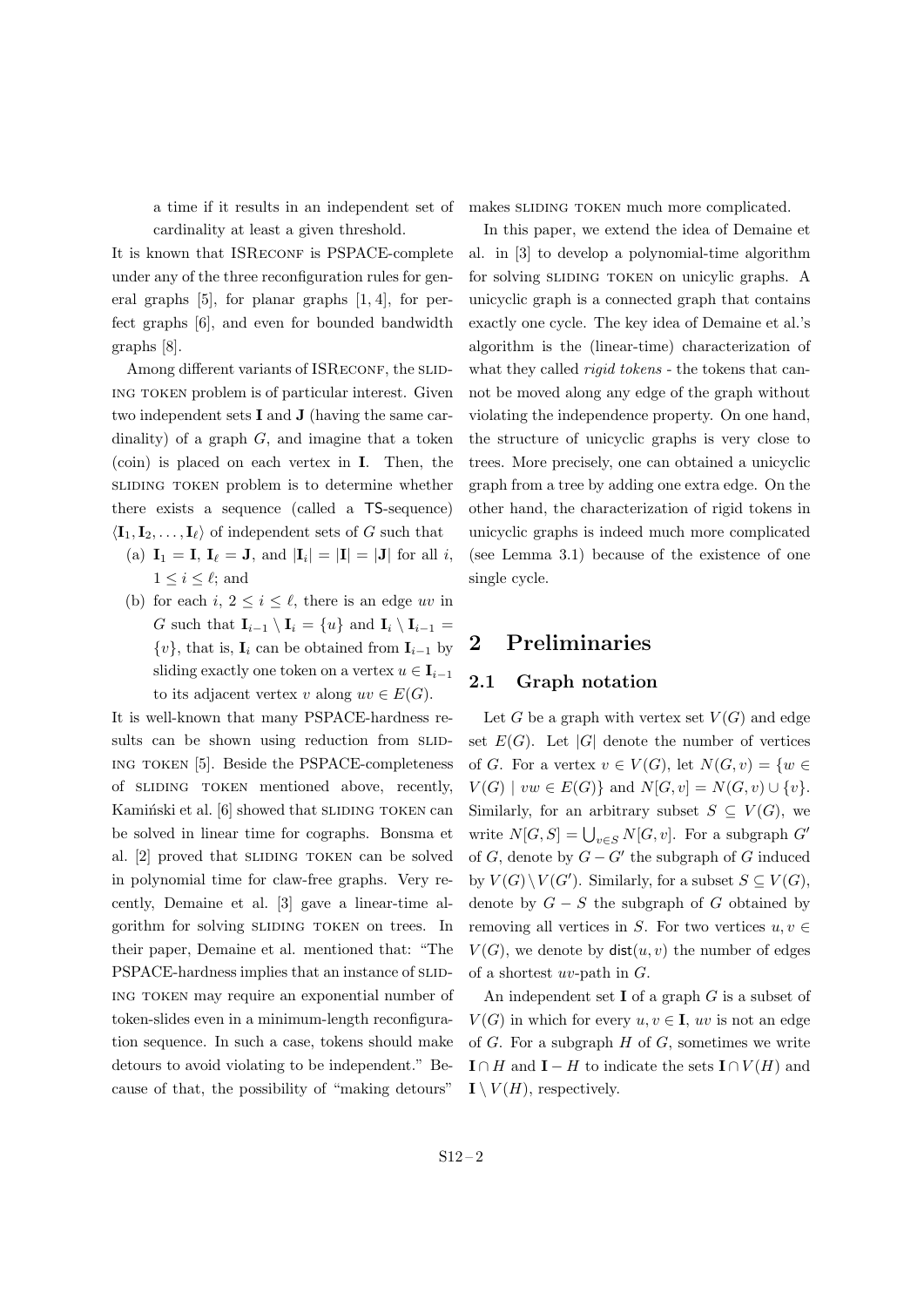

1: (a) The tree  $T_v$  corresponding to  $v \in V(C)$ . (b) A safe degree-1 vertex *u* of a tree.

Let *G* be a unicyclic graph. Let *C* be its unique cycle. Let *H* be the subgraph obtained from *G* by deleting all edges of *C*. For each vertex  $v \in V(C)$ , we define  $T_v$  to be the (unique) component of  $H$ containing  $v$  (see Figure 1(a)). It is not hard to see that each  $v \in V(C)$  corresponds to a unique (induced) sugraph (which is indeed a tree)  $T<sub>v</sub>$  of  $G$ . Moreover, any vertex  $w \in V(G)$  belongs to exactly one such tree  $T_v$ , for some  $v \in V(C)$ .

For a tree *T*, a vertex  $u \in V(T)$ , is called a *safe degree*-1 vertex if  $\deg_T(u) = 1$  and its unique neighbor *w* has exactly one neighbor of degree greater than 1 (see Figure 1(b)). Similarly, for a unicyclic graph *G*, a vertex *u* is called a *safe degree-*1 vertex if it is a safe degree-1 vertex in the unique tree  $T<sub>v</sub>$ containing *u*, for some vertex  $v \in V(C)$ .

#### 2.2 Definitions for SLIDING TOKEN

Let **I** and **J** be two independent sets of a graph *G* such that  $|\mathbf{I}| = |\mathbf{J}|$ . If there exists exactly one edge *uv* in *G* such that  $\mathbf{I} \setminus \mathbf{J} = \{u\}$  and  $\mathbf{J} \setminus \mathbf{I} = \{v\}$ , then we say that **J** can be obtained from **I** by *sliding* the token on  $u \in I$  *immediately* to its adjacent vertex *v* along the edge *uv*, and denote it by  $I \leftrightarrow J$ , or sometimes by  $I \stackrel{G}{\leftrightarrow} J$ . Note that "sliding a token" can be reversed, i.e.  $I \leftrightarrow J$  if and only if  $J \leftrightarrow I$ .

In order to describe the process of sliding tokens, we often use the concept of TS-*sequence*. A TS*sequence* between two independent sets  $\mathbf{I}_1$  and  $\mathbf{I}_\ell$  of *G* is a sequence  $\langle \mathbf{I}_1, \mathbf{I}_2, \ldots, \mathbf{I}_{\ell} \rangle$  of independent sets of *G* such that  $\mathbf{I}_{i-1} \leftrightarrow \mathbf{I}_i$  for  $i = 2, 3, \ldots, \ell$ . We sometimes write  $I \in \mathcal{S}$  if an independent set **I** of *G* appears in the TS-sequence *S*. We say that a TSsequence  $S = \langle I_1, I_2, \ldots, I_\ell \rangle$  in *G moves* (or *slides*) the token *t* on vertex  $u \in I_1$  to  $v \notin I_1$  if after apply the sliding steps described in  $S$ , the token  $t$  is on vertex  $v \in I_{\ell}$ . We write  $I_1 \stackrel{G}{\leftrightsquigarrow} I_{\ell}$  if there exists a TS-sequence  $S$  between  $I_1$  and  $I_\ell$  such that all independent sets  $\mathbf{I} \in \mathcal{S}$  satisfy  $\mathbf{I} \subseteq V(G)$ . Sometimes, to emphasize the existence of a reconfiguration sequence, we also write  $\mathbf{I}_1 \overset{G}{\underset{S}{\ast\ast\ast}} \mathbf{I}_{\ell}$ . Moreover, a TS-sequence is *reversible*, i.e.  $I_1 \stackrel{G}{\leftrightsquigarrow} I_\ell$  if and only if  $\mathbf{I}_{\ell} \stackrel{G}{\n\leftrightarrow} \mathbf{I}_{1}$ . The *length* of a reconfiguration sequence  $S$  is defined as the number of independent sets contained in *S*.

Assume that a graph *G* contains distinct components  $G_1, G_2, G_3, \ldots, G_l$ . Let  $S = \langle \mathbf{I}_1, \mathbf{I}_2, \ldots, \mathbf{I}_l \rangle$ be a TS-sequence in *G* that reconfigures  $I_1$  to  $I_\ell$ . Note that if **I** is an independent set of *G* then **I** ∩  $G_i$  (1 ≤ *i* ≤ *l*) is also an independent set of *Gi* . Therefore, *S* can be *restricted* to a TS-sequence  $\mathcal{S}_i = \langle \mathbf{I}_1 \cap G_i, \dots, \mathbf{I}_{\ell} \cap G_i \rangle$  in  $G_i$  that reconfigures  $\mathbf{I}_1 \cap G_i$  to  $\mathbf{I}_\ell \cap G_i$ . Conversely, if  $\mathcal{S}_i = \langle \mathbf{I}_1^i, \ldots, \mathbf{I}_p^i \rangle$ is a TS-sequence in  $G_i$  that reconfigures  $I_1^i$  to  $I_p^i$ , and if **I** is any independent set of *G* such that  $\mathbf{I}_1^i \subseteq \mathbf{I}$ , then  $\mathcal{S}_i$  can be *extended* to a TS-sequence  $S = \langle I_1^i \cup (I \setminus I_1^i), \ldots, I_p^i \cup (I \setminus I_1^i) \rangle$  in *G* that reconfigures  $I = I_1^i \cup (I \setminus I_1^i)$  to some independent set  $I' = I_p^i \cup (I \setminus I_1^i)$  of *G*. Note that *S* involves only sliding tokens on  $G_i$ . This observation will be implicitly used in many statements of this paper.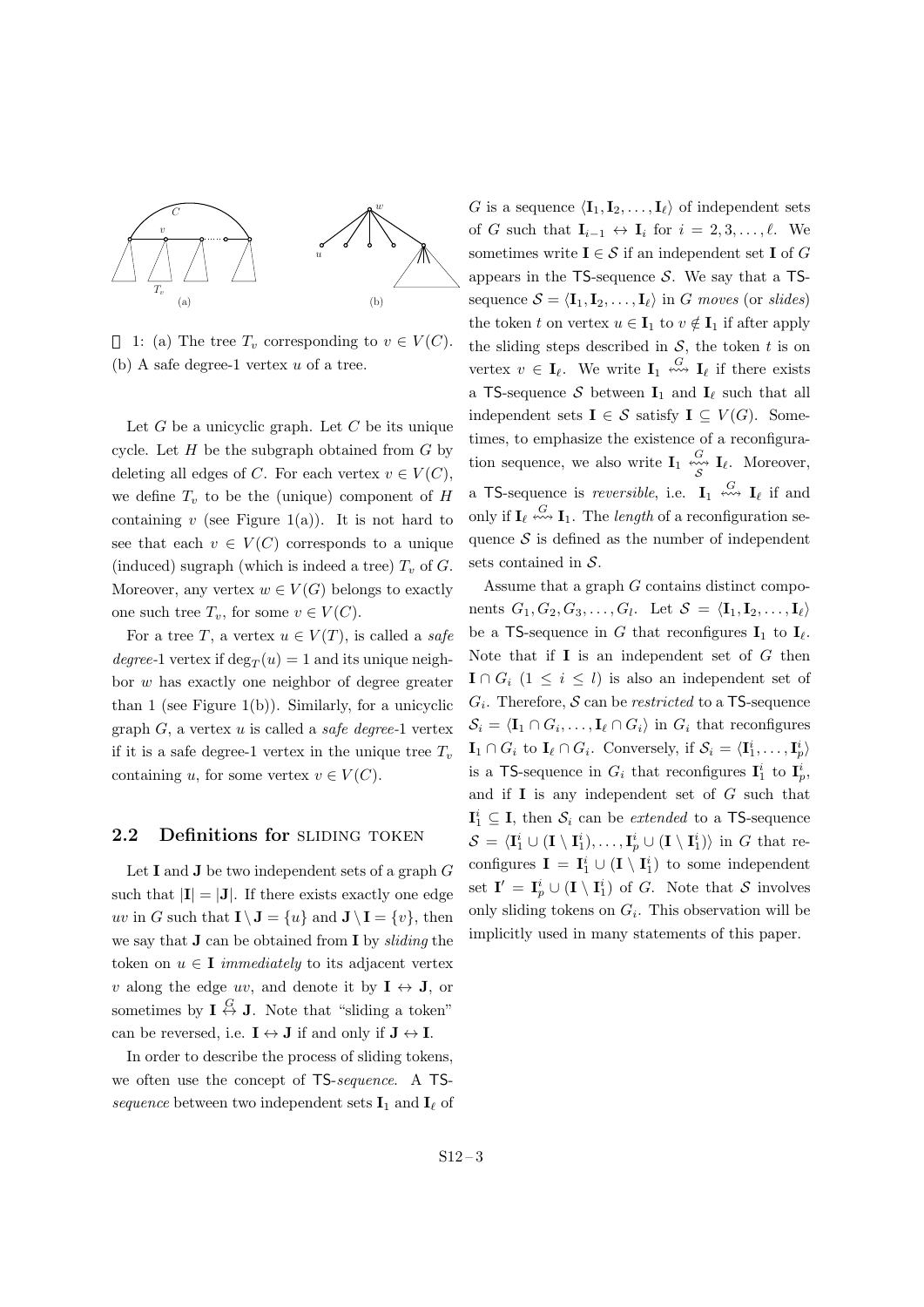## **3 Sliding tokens on unicyclic graphs**

### **3.1 Rigid tokens**

Let **I** be an independent set of a graph *G*. Let *t* be a token placed at vertex  $u \in I$ . We say that *t* is  $(G, I)$ -*rigid* if for every independent set **I'** such that  $\mathbf{I} \stackrel{G}{\sim \sim} \mathbf{I}'$ ,  $u \in \mathbf{I}'$ . If *t* is not  $(G, \mathbf{I})$ -rigid, we say that it is  $(G, I)$ -*movable*. Similarly, for a subgraph *H* of *G*, we say that a token *t* on  $v \in \mathbf{I} \cap H$  is  $(H, \mathbf{I} \cap H)$ rigid if and only if for every independent set **J** such that  $I \cap H \stackrel{H}{\nleftrightarrow} J$ ,  $v \in J$ . For an independent set **I** of *G*, denote by R(**I**) the set of all vertices when  $(G, I)$ -rigid tokens are placed. **3** Shiding tokens on uncyclic<br>
graphs<br>
1. Rigid tokens<br>
1.1 Rigid tokens<br>
1.5.1 Rigid tokens<br>
1.4.2.  $\mathcal{L}$ . Let  $t$ <br>
be a token placed at vertex  $u \in I$ . We say that t is<br>  $(G, I)$ -rigid if for every independent set  $I'$ 

First of all, we characterize the property of  $(G, I)$ rigid tokens in a unicyclic graph *G*.

**Lemma 3.1.** *Let* **I** *be an independent set of a unicyclic graph G. Assume that the unique cycle C of G is of length*  $k$   $(3 \leq k \leq |G|)$ *. For any vertex*  $u \in I$ *, the token t on u is*  $(G, I)$ *-rigid if and only if for every vertex*  $v \in N(G, u)$ *, there exists a vertex w* ∈  $(N(G, v) \setminus \{u\})$  ∩ **I** *satisfying one of the following conditions:*

- *(i) The token*  $t_w$  *on*  $w$  *is*  $(G', \mathbf{I} \cap G')$ *-rigid, where G′* = *G − N*[*G, u*]*. (see Figure 2.)*
- $(iii)$   $u \notin V(C)$ ,  $\{v, w\} \subseteq V(C)$ , the token  $t_w$  on  $w$  *is not*  $(G', \mathbf{I} \cap G')$ *-rigid, and for any independent set*  $\mathbf{I}'$  *of*  $G'$  *such that*  $\mathbf{I} \cap G' \stackrel{G'}{\nleftrightarrow} \mathbf{I}'$ , *the path*  $P = C - v$  *satisfies*  $|P \cap I'| = \lfloor k/2 \rfloor$ . *(see Figure 3.)*

*Proof.* We first show the if-part. Assume that for any  $v \in N(G, u)$ , either (i) or (ii) holds. We want to show that  $t$  is indeed  $(G, I)$ -rigid. Assume for the contradiction that there exists a TS-sequence *S* in *G* that moves *t* to *v*, i.e. the token *t* on *u* is



2: Case (i) of Lemma 3.1. The token on *u* is  $(G, I)$ -rigid.

• If (i) holds, that is, there exists a vertex  $w \in (N(G, v) \setminus \{u\}) \cap \mathbf{I}$  such that the token  $t_w$  on  $w$  is  $(G', \mathbf{I} \cap G')$ -rigid, where  $G' =$  $G - N[G, u]$ . Since the TS-sequence *S* (in *G*) moves *t* to *v*, it is necessary that *S* moves  $t_w$ to a vertex in  $N(G, w) \setminus \{v\} = N(G', w)$  first. (On the other hand, moving  $t_w$  to a vertex in  $N(G, w) \setminus \{v\}$  does not guarantee that *t* can be moved to *v*.) Note that before moving *t*, any TS-sequence  $S = \langle I_1, I_2, \ldots, I_\ell \rangle$ in *G* can be restricted to a TS-sequence  $S' =$  $\langle \mathbf{I}_1 \setminus \{u\}, \mathbf{I}_2 \setminus \{u\}, \ldots, \mathbf{I}_{\ell} \setminus \{u\}\rangle = \langle \mathbf{I}_1 \cap G', \mathbf{I}_2 \cap$  $G'$ , ...,  $\mathbf{I}_{\ell} \cap G'$  in  $G'$ , and vice versa. It follows that there exists a TS-sequence *S ′* in  $G'$  (restricted from *S*) that moves  $t_w$  to a vertex in  $N(G', w)$ , which contradicts to the assumption that  $t_w$  is  $(G', \mathbf{I} \cap G')$ -rigid.



3: Case (ii) of Lemma 3.1. The token on *u* is  $(G, I)$ -rigid.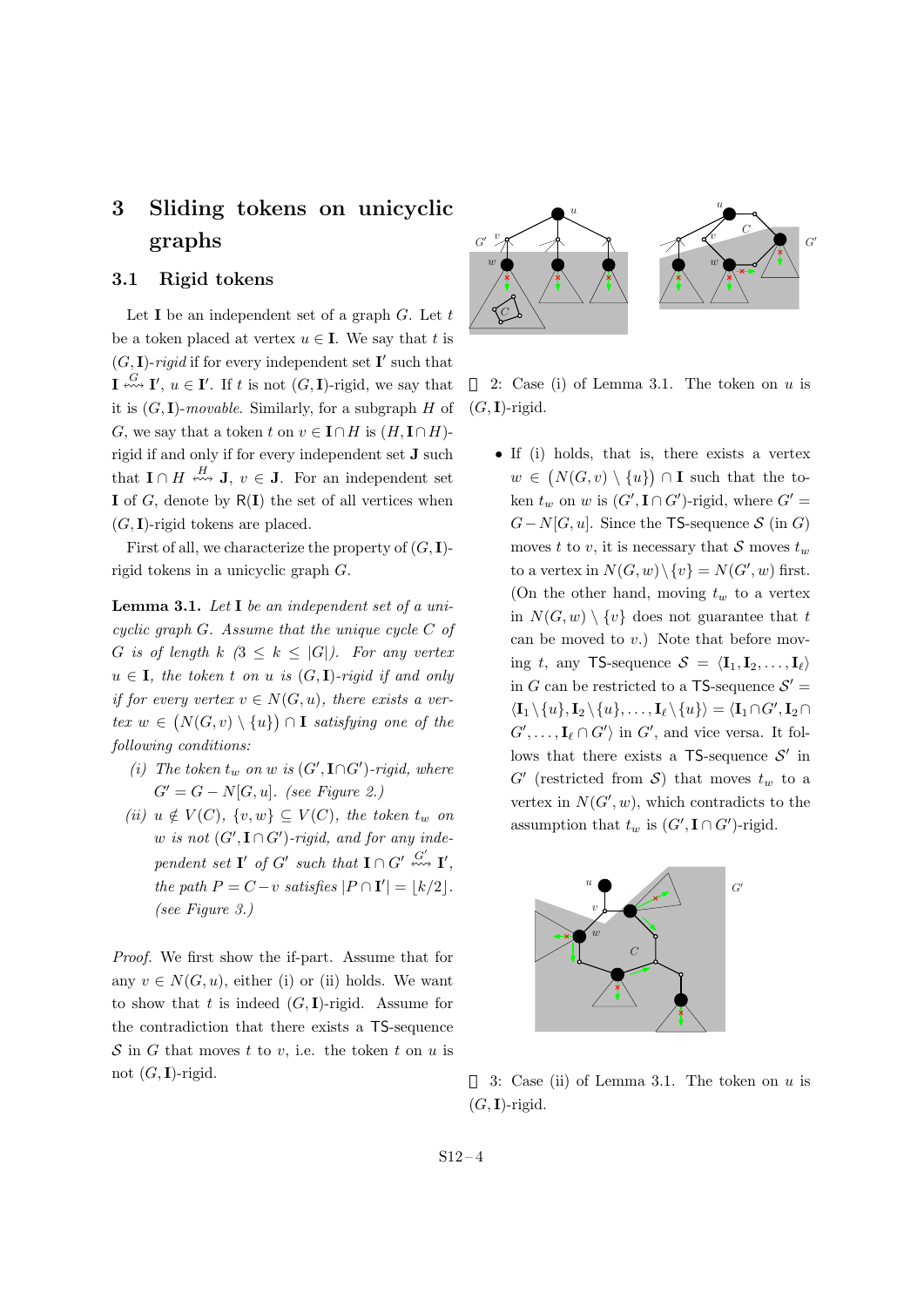*•* If (ii) holds, that is, there exists a vertex *w ∈*  $(N(G, v) \setminus \{u\})$ ∩**I** satisfying that  $u \notin V(C)$ , *{v, w}* ⊆ *V*(*C*), the token  $t_w$  on *w* is not  $(G', \mathbf{I} \cap G')$ -rigid, and for any independent set **I**' of *G*<sup>'</sup> such that **I** $\cap$  *G*<sup>'</sup>  $\stackrel{G'}{\leftrightarrow}$ **I**<sup>'</sup>, the path  $P = C - v$  (which, in this case, is a subgraph of *G*<sup> $\prime$ </sup>) satisfies  $|P \cap I'| = \lfloor k/2 \rfloor$ . Assume that  $P = p_1 p_2 \t ... p_{k-1}$ . Since  $w ∈ N(G, v)$ ,  $w \in V(C)$  and  $P = C - v$ , we can assume that  $p_1 = w$ . Since for any independent set **I**<sup>*′*</sup> of *G*<sup>*′*</sup> such that **I**  $\cap$  *G*<sup>*′*</sup>  $\stackrel{G'}{\leftrightarrow}$  **I**<sup>*′*</sup>, the path *P* satisfies  $|P \cap I'| = \lfloor k/2 \rfloor$ , it follows that there does not exist any TS-sequence in *G′* that moves a token in  $P \cap \mathbf{I} \subseteq \mathbf{I} \cap G'$  to a vertex in  $G' - P$ , or moves a token in  $G' - P$ to a vertex in *P*. Moreover, if a token in  $P \cap \mathbf{I}'$  is  $(P, P \cap \mathbf{I}')$ -rigid then so is every token in  $P \cap \mathbf{I}'$ . Consequently, for any such  $\mathbf{I}'$ , *{p*<sub>1</sub>*, p*<sub>*k*−1</sub>} ∩ **I**<sup></sup>  $\neq$   $\emptyset$ *.* In other words, any TSsequence in  $G'$  that moves  $t_w$  from  $w = p_1$  to  $p_2$  also moves a different token in *P* to  $p_{k-1}$ (if there is no token on it). Since  $P = C - v$ , it follows that  $\{p_1, p_{k-1}\} \subseteq N(C, v)$ , and therefore  $N(C, v) \cap I' \neq \emptyset$ , where **I**' is such that **I** $\cap$  $G' \stackrel{G'}{\nleftrightarrow} \mathbf{I}'$ . As mentioned above, before mov- $\text{ing } t, \text{ any } \mathsf{T}$ S-sequence  $\mathcal{S}' = \langle \mathbf{I}'_1, \mathbf{I}'_2, \dots, \mathbf{I}'_q \rangle$ in *G′* can be extended to a TS-sequence  $\mathcal{S} = \langle \mathbf{I}'_1 \cup \{u\}, \mathbf{I}'_2 \cup \{u\}, \dots, \mathbf{I}'_q \cup \{u\} \rangle$  in *G*, and vice versa. Therefore,  $N(C, v) \cap \mathbf{J} \neq \emptyset$ for every **J** such that **I**  $\stackrel{G}{\sim}$  **J**, where *S* does *S* not involve sliding *t*, which contradicts to our assumption that *t* can be slid to *v*.

Next, we show the only-if-part. Assume that *t* is  $(G, I)$ -rigid. We want to show that either (i) or (ii) holds. Assume for the contradiction that both (i) and (ii) do not hold, that is, for any  $u \in I$ , there exists a vertex  $v \in N(G, u)$  such that either  $(N(G, v) \setminus \{u\}) \cap \mathbf{I} = \emptyset$  or for every  $w \in (N(G, v) \setminus \{u\})$ *{u*<sup>}</sup> *∩***I**, the token *t<sub><i>w*</sub> on *w* is not (*G'*, **I**∩*G'*)-rigid, and one of the following conditions does not hold:

- (a)  $u \notin V(C);$
- (b)  $\{v, w\} \subseteq V(C)$ ; and
- (c) for any independent set **I** *′* of *G′* such that  $\mathbf{I} \cap G' \stackrel{G'}{\nleftrightarrow} \mathbf{I}'$ , the path  $P = C - v$  satisfies  $|P \cap I'| = \lfloor k/2 \rfloor$ .

We claim that in both cases, there exists a TSsequence *S* in *G* that moves *t* to *v*. If  $(N(G, v) \setminus$  ${u}$  (*u*}) ∩ **I** =  $\emptyset$ , one can slide *t* to *v* immediately. We now consider the case when  $(N(G, v) \setminus \{u\}) \cap \mathbf{I} \neq \emptyset$ . Assume that for every  $w \in (N(G, v) \setminus \{u\}) \cap \mathbf{I}$ , the token  $t_w$  on  $w$  is not  $(G', \mathbf{I} \cap G')$ -rigid, and one of the conditions (a), (b) and (c) does not hold. Note that by definition,  $w \neq u$ .

Since  $t_w$  is not  $(G', \mathbf{I} \cap G')$ -rigid, there exists a TS-sequence  $S'$  in  $G'$  that moves  $t_w$  to a vertex in  $N(G', w)$ . If  $w \notin V(C)$ , the (connected) component *H* of *G′* containing *w* does not contain *C*. Moreover, since *G* contains exactly one cycle,  $V(H) \cap N(G, v) = \{w\}$ . Therefore, *S*<sup>'</sup> does not move any token to a vertex in  $N(G, v) \setminus \{u\}$ , and hence *t* can be slid to *v* in *G*. If  $w \in V(C)$ , consider the following cases:

- Case 1:  $u \in V(C)$  and  $w \notin V(C)$ . This case cannot happen since *G* contains exactly one cycle.
- Case 2:  $u \notin V(C)$  and  $v \notin V(C)$ . Since  $v \notin V(C)$ , the path  $P = C - v$  cannot be defined, and then condition (c) does hot happen, which means that one can slide *t<sup>w</sup>* to a vertex in  $N(G', w)$  without moving any token to a vertex in  $N(C, v)$  during the sliding process. Then, *t* can be slid to *v*.
- Case 3:  $u \notin V(C)$  and  $v \in V(C)$ . In this case, both conditions (a) and (b) hold. Therefore, (c) does not hold, which means that either  $|P \cap I| < |k/2|$  or one can slide a token (which is not necessarily  $t_w$ ) in  $P \cap \mathbf{I}$  to a vertex in  $G' - P$ , which also decreases the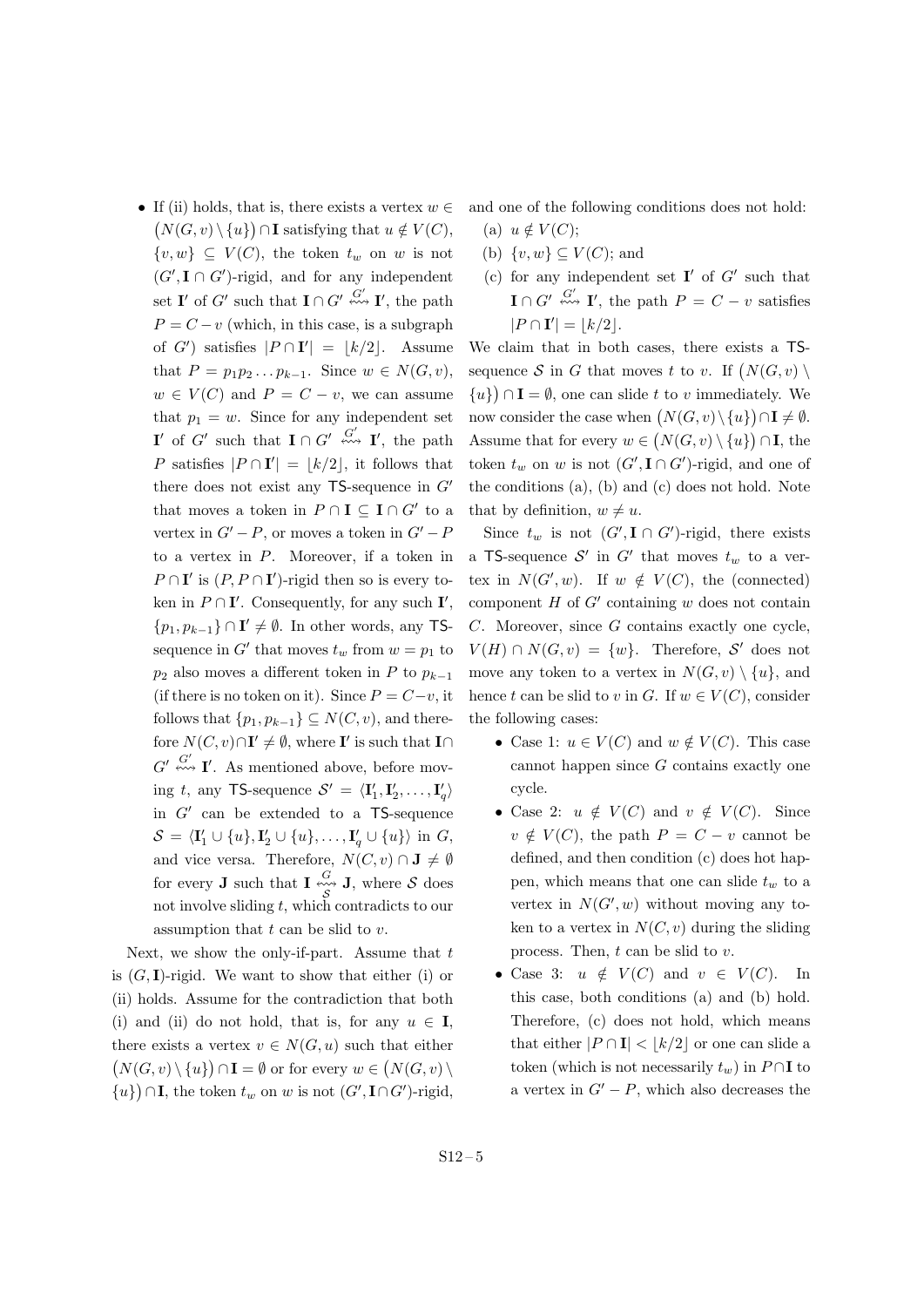number of tokens in *P*. This means that *t<sup>w</sup>* can now be slid to a vertex in  $N(G', w)$  without moving any token to a vertex in  $N(C, v)$ during the sliding process. Then, *t* can be slid to *v*.

• Case 4:  $u \in V(C)$  and  $v \in V(C)$ . Note that in this case, the path  $P = C - v$  $p_1p_2 \ldots p_{k-1}$  is not a subgraph of *G<sup>'</sup>* and now contains both  $w = p_1$  and  $u = p_{k-1}$  as its endvertices. Also, since both *u* and *w* are in **I**, *C* must be of length  $k > 4$ . On the other hand, note that if *P* satisfies the condition (c), then the path  $P' = P \cap G' =$  $P - N[G, u] = p_1 p_2 \dots p_{k-3}$  also satisfies (c). If (c) does not hold, we can use the same argument as in the previous part (replacing *P* by  $P'$  to show that  $t$  can be slid to  $v$ . On the other hand, if (c) holds, then since  $t_w$ is not  $(G', I \cap G')$ -rigid, one can slide  $t_w$  to  $N(P', w)$  and moves a token to  $p_{k-3}$  during the sliding process. Since  $p_{k-3} \notin N(G, u)$ , this sliding process can be applied in *G*, and hence *t* can now be slid to *v*.

Next, we claim that the condition (ii) of Lemma 3.1 indeed can be checked in polynomial

time.

**Lemma 3.2.** *Given a unicyclic graph G. Assume that the unique cycle C of G is of length*  $k$   $(3 \leq k \leq$ *n).* Let **I** be an independent set of *G.* Let  $u \in I$ *, v* ∈ *N*(*G*, *u*) *and w* ∈ (*N*(*G*, *v*) *\* {*u*}) ∩ **I***. Assume that*  $u \notin V(C)$ ,  $\{v, w\} \subseteq V(C)$ , and the token  $t_w$  on  $w$  *is not*  $(G', \textbf{I} \cap G')$ *-rigid, where*  $G' = G - N[G, u]$ *. Then, one can check in polynomial time that for* any independent set  $\mathbf{I}'$  of  $G'$  such that  $\mathbf{I} \cap G' \stackrel{G'}{\nleftrightarrow} \mathbf{I}'$ , *the path*  $P = C - v$  *satisfies*  $|P \cap I'| = \lfloor k/2 \rfloor$ .

*Proof.* First of all, we claim that for any independent set **I**' of *G*<sup>'</sup> such that **I** $\cap$  *G*<sup>'</sup>  $\stackrel{G'}{\leftrightarrow}$ **I**<sup>'</sup>, *P* satisfies  $|P \cap I'| = \lfloor k/2 \rfloor$  if and only if

- $(a)$   $|P \cap I| = |k/2|$ ; and
- (b) for any independent set  $I'$  of  $G'$  such that  $\mathbf{I} \cap G' \stackrel{G'}{\nleftrightarrow} \mathbf{I}'$ , any token on  $x \in P \cap \mathbf{I}'$  is  $(T_x, \mathbf{I}' \cap T_x)$ -rigid.

It is clear from the definition of rigid tokens that if both (a) and (b) hold then for any independent set **I**' of *G*<sup>'</sup> such that **I** $\cap$  *G*<sup>'</sup>  $\stackrel{G'}{\leftrightarrow}$  **I**', the path  $P =$  $C - v$  satisfies  $|P \cap \mathbf{I}'| = \lfloor k/2 \rfloor$ .

Now, if for any independent set **I**<sup> $\prime$ </sup> of *G*<sup> $\prime$ </sup> such that  $\mathbf{I} \cap G' \stackrel{G'}{\nleftrightarrow} \mathbf{I}'$ , *P* satisfies  $|P \cap \mathbf{I}'| = \lfloor k/2 \rfloor$ , then (a) clearly holds since  $\mathbf{I} \cap G' \stackrel{G'}{\nleftrightarrow} \mathbf{I} \cap G'$ . Assume that (b) does not hold, that is, there exists an independent set **I**' of  $G'$ ,  $I \cap G' \stackrel{G'}{\nleftrightarrow} I'$ , and a token  $t_x$  on  $x \in P \cap I'$  such that  $t_x$  is not  $(T_x, I' \cap T_x)$ rigid. It follows that there exists a TS-sequence  $\mathcal{S}_x = \langle \mathbf{I}' \cap T_x = \mathbf{I}_1^x, \dots, \mathbf{I}_q^x \rangle$  in  $T_x$  that moves  $t_x$  to a vertex in  $N(T_x, x)$ . Since  $\mathbf{I}^x \cup (\mathbf{I}' - T_x)$  forms an independent set of  $G'$ , where  $\mathbf{I}^x$  is an independent set in  $T_x$ ,  $S_x$  can be extended to a TS-sequence  $\mathcal{S} = \langle \mathbf{I}', \ldots, \mathbf{I}^x_q \cup (\mathbf{I}' - T_x) \rangle$  in G'. Hence,  $\mathbf{I} \cap G' \stackrel{G'}{\nleftrightarrow \infty}$  $\mathbf{I}' \stackrel{G'}{\nleftrightarrow} \mathbf{I}^x_q \cup (\mathbf{I}' - T_x)$ . Note that  $\mathcal{S}_x$  (and hence *S*) only involves sliding tokens in  $T_x$ . Therefore, we have that  $|P \cap (\mathbf{I}_{q}^{x} \cup (\mathbf{I}' - T_{x}))| = \lfloor k/2 \rfloor - 1$ , which is a contradiction. Hence, (b) must hold.

We now only need to check if conditions (a) and (b) hold. The condition (a) can obviously be checked in *O*(1) time.

From the proof of Lemma 3.1, we know that there does not exist any TS-sequence in *G′* that moves a token in  $P \cap \mathbf{I} \subseteq \mathbf{I} \cap G'$  to a vertex in  $G' - P$ , or moves a token in  $G' - P$  to a vertex in *P*. Moreover, if a token in  $P \cap I'$  is  $(P, P \cap I')$ -rigid then so is every token in  $P \cap I'$ . It follows that *k* must indeed be odd. We claim that there exist two independent sets  $\mathbf{I}'_1$ and  $\mathbf{I}'_2$  of  $G'$  such that  $\mathbf{I} \cap G' \stackrel{G'}{\nleftrightarrow \nrightarrow} \mathbf{I}'_1$ ,  $\mathbf{I} \cap G' \stackrel{G'}{\nleftrightarrow \nrightarrow}$  $\mathbf{I}'_2$ ,  $(P \cap \mathbf{I}'_1) \cup (P \cap \mathbf{I}'_2) = V(P)$  and  $(P \cap \mathbf{I}'_1) \cap$  $(P \cap I'_2) = \emptyset$ . In order to construct  $I'_1$  and  $I'_2$ , and important assumption we need to keep in mind is

 $\Box$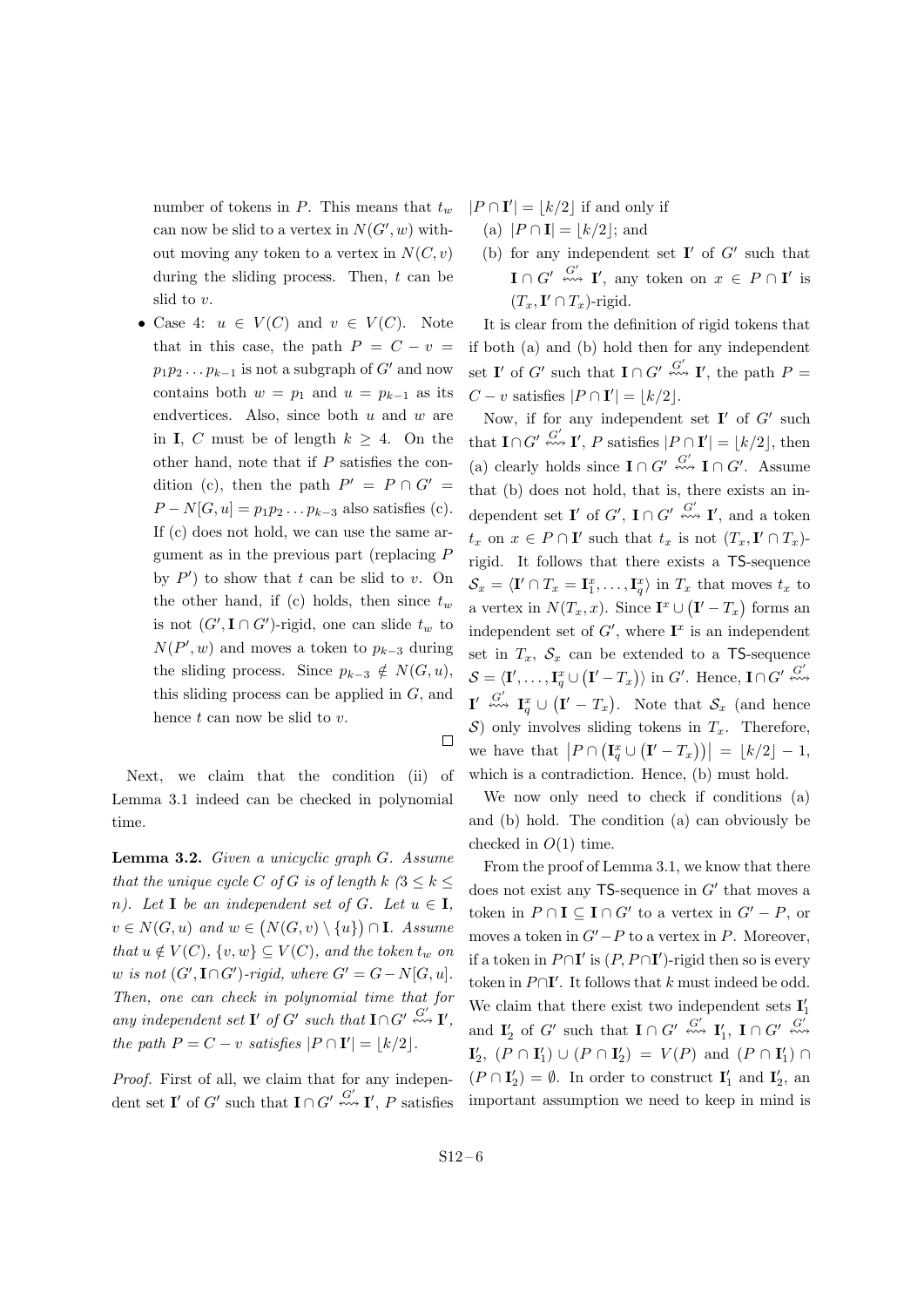that conditions (a) and (b) must hold for  $\mathbf{I} \cap G'$  in the first place.

Let  $P = p_1 p_2 \ldots p_{k-1}$ , and note that *k* is odd, then one can define  $P \cap I'_1 = \{p_1, p_3, \ldots, p_{k-2}\}$  and  $P \cap \mathbf{I}'_2 = \{p_2, p_4, \dots, p_{k-1}\}.$  **I**'<sub>1</sub> (and similarly, **I**'<sub>2</sub>) can be obtained from  $\mathbf{I} \cap G'$  using token sliding as follows. Let *i* be the smallest index such that  $p_i \in$  $(\mathbf{I} \cap G') \setminus \mathbf{I}'_1$ . From the definition of  $P \cap \mathbf{I}'_1$ , *i* must be even. By condition (a), it follows that  $p_j \in I'_1$ for *j* odd,  $j < i-1$ , and  $p_j \in (\mathbf{I} \cap G') \setminus \mathbf{I}'_1$  for *j* even,  $j \geq i$ . Additionally, by condition (b), the token  $t_{p_i}$ on  $p_i$  can only be slid to  $p_{i-1}$ , which means that there exists a TS-sequence  $S_{p_i}$  in  $G'$  that slides  $t_{p_i}$ to  $p_{i-1}$ . Repeat the described steps until all tokens on vertices in  $P \cap \mathbf{I}$  are slid to vertices in  $P \cap \mathbf{I}'_1$ . Since  $G'$  is a forest, each such  $S_{p_i}$  described above can be constructed in at most  $O(|G'|^2)$  time (see [3, Theorem 2]). Hence,  $I'_1$  and  $I'_2$  can be constructed in  $O(|G'|^2)$  time.

From the definition of rigid tokens and the above arguments, in order to check if (b) holds, it is enough to check if (b) holds for the cases  $\mathbf{I}' = \mathbf{I} \cap G$ ,  $\mathbf{I}' = \mathbf{I}'_1$  and  $\mathbf{I}' = \mathbf{I}'_2$ , which can be done in at most  $O(|P \cap I'| |G'|)$  time (see [3, Theorem 1]). In total, the checking process takes at most  $O(n^2)$  time.

Now, we claim that it can be decided in polynomial time whether the token on  $u$  is  $(G, I)$ -rigid, for any given unicyclic graph *G*.

**Lemma 3.3.** *Given a unicyclic graph G with n vertices. Assume that the unique cycle C of G is of length*  $k \leq 3 \leq k \leq n$ *). Let* **I** *be an independent set of*  $G$  *and let*  $u \in I$ *. Then, it can be decided in polynomial time whether the token on*  $u$  *is*  $(G, I)$ *rigid.*

*Proof.* We claim that Algorithm 1 can be used to decide in polynomial time whether the token on *u* is  $(G, I)$ -rigid.

The correctness of Algorithm 1 clearly follows

**Algorithm 1** Check if a token on  $u \in I$  is  $(G, I)$ rigid.

- **Input:** A unicyclic graph *G*, its unique cycle *C* of length *k*, an independent set **I** of *G*, and a vertex  $u \in I$ .
- **Output:** Return YES if the token on *u* is  $(G, I)$ rigid; otherwise, return no.
- 1: **function** CHECKRIGID $(G, I, u)$

2: 
$$
G' = G - N[G, u]
$$
  
\n3: **for all**  $v \in N(G, u)$  **do**  
\n4: **if**  $(N(G, v) \setminus \{u\}) \cap I = \emptyset$  **then r**

*∩* **I** = *∅* **then return** no

5: **else**

6: **for all**  $w \in (N(G, v) \setminus \{u\}) \cap \mathbf{I}$  do

7: if 
$$
\text{CHECKRIGID}(G', \mathbf{I} \cap G', w) =
$$

no **then**

```
8: if u \notin V(C), v \in V(C), w \in
```

```
V(C) then
```

```
9: if Lemma 3.2 does not
 hold then return no
```

```
10: end if
11: else
12: return no
13: end if
14: end if
15: end for
16: return yes
17: end if
18: end for
19: end function
```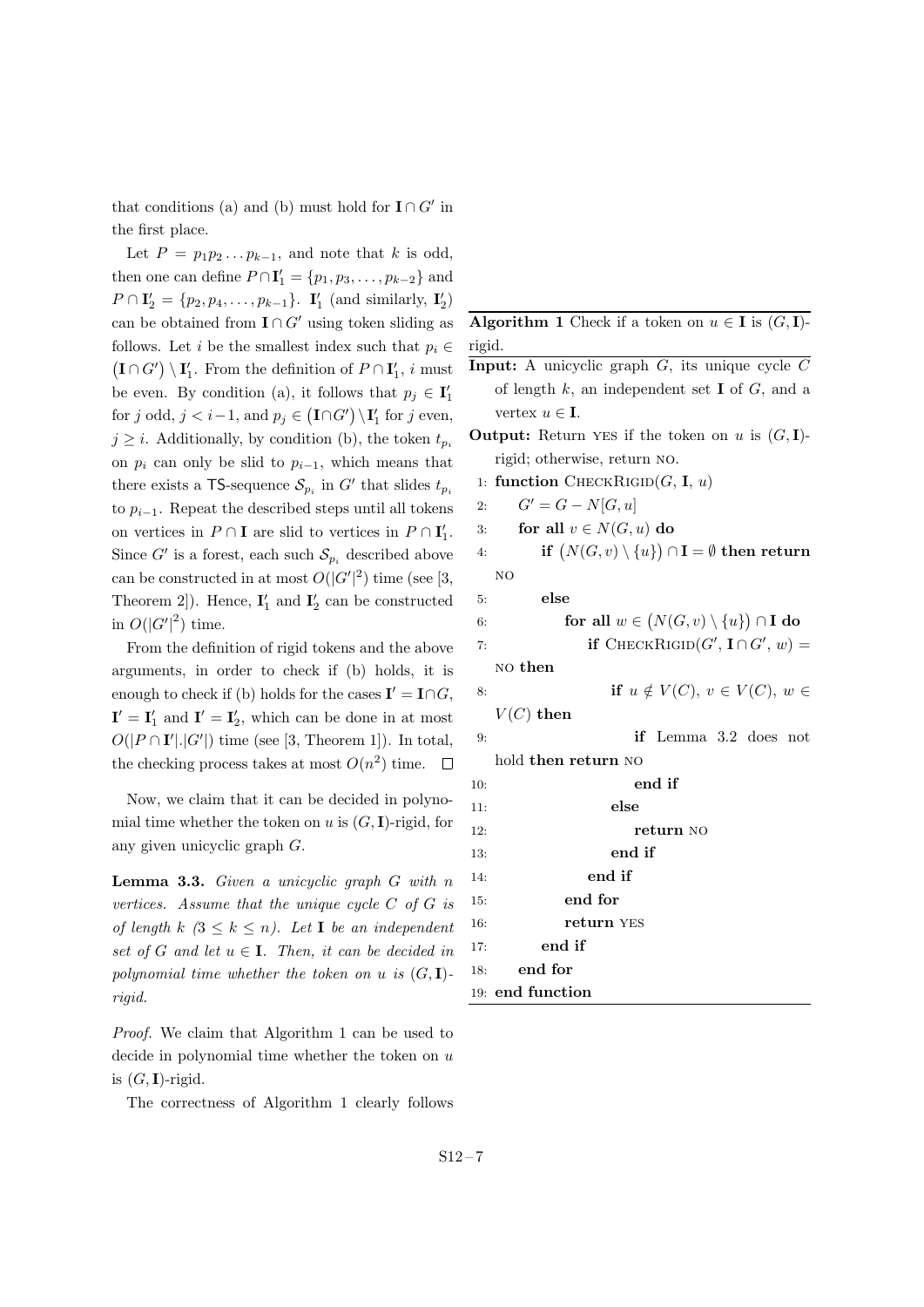from Lemma 3.1 and Lemma 3.2. We claim that its running time is at most  $O(n^2)$  time. Note that every components of *G′* are trees, except the one that contains *C* (if exists). Moreover, observe that if  $G'$  contains (connected) components  $G'_1, \ldots, G'_r$ then each TS-sequence in *G′* can be restricted to each component  $G'_{i}$   $(i = 1, 2, \ldots, r)$ , and vice versa. Let  $H$  be the component of  $G'$  containing  $w$ . If *H* is a tree, then CHECKRIGID $(G', \mathbf{I} \cap G', w)$  = CHECKRIGID $(H, I \cap H, w)$  takes at most  $O(|H|)$ time (see [3, Lemma 2]). On the other hand, if *H* contains *C*, since the checking step in line 9 takes at most  $O(n^2)$  time as described in Lemma 3.2, the function CHECKRIGID $(G', \mathbf{I} \cap G', w)$  takes at most  $O(n^2)$  time. In total, Algorithm 1 takes at most  $O(n^2)$  time.  $\Box$ 

The next lemma is useful in showing the correctness of our algorithm for solving SLIDING TOKEN on unicyclic graphs.

**Lemma 3.4.** *Let* **I** *be an independent set of a unicylic graph G. Let C be the unique cycle of G. Assume that C is of length k. Assume that all tokens are*  $(G, I)$ *-movable.* Let  $v \in V(G)$  *be such that*  $v \notin I$ *. Then, there exists at most one neighbor*  $w \in N(G, v) \cap \mathbf{I}$  *such that the token on w is*  $(G''', \mathbf{I} \cap G'')$ -rigid, where  $G'' = G - v$ . Moreover, *if both*  $v$  *and*  $w$  *are in*  $V(C)$  *and for any independent set* **I**<sup>*'*</sup> *of*  $G''$  *such that*  $\mathbf{I} \cap G'' \stackrel{G''}{\leftrightsquigarrow} \mathbf{I}'$ *, the path*  $P = C - v$  *satisfies*  $|P \cap I'| = \lfloor k/2 \rfloor$ *, then the token on any vertex in*  $N(G, v) \cap \mathbf{I}$  *is not*  $(G'', \mathbf{I} \cap G'')$ *rigid.*



4: Illustration for Lemma 3.4.

*Proof.* Assume for the contradiction that *v* has two distinct neighbors *w* and *w'* in  $N(G, v) \cap \mathbf{I}$  such that the token  $t_w$  on *w* and the token  $t_{w'}$  on  $w'$  are both  $(G''$ ,  $I \cap G''$ )-rigid (see Figure 4(a)). Since  $t_w$  is  $(G''$ ,  $I \cap G''$ )-rigid, it cannot be slid to any vertex in  $N(G'', w)$ . On the other hand,  $t_w$  is  $(G, I)$ -movable, hence the only way to slide  $t_w$  out of *w* is to move  $t_w$  $\text{to } v \in V(G) \setminus V(G'')$ . But now, since  $w' \in N(G, v)$ , we need to slide  $t_{w'}$  to a vertex in  $N(G'', w')$  first. But this is a contradiction, since  $t_{w'}$  is  $(G'', \textbf{I} \cap G'')$ rigid.

Now, suppose that both *v* and *w* are in  $V(C)$ and for any independent set **I** *′* of *G′′* such that  $\mathbf{I} \cap G'' \stackrel{G''}{\leftrightsquigarrow} \mathbf{I}'$ , the path  $P = C - v$  satisfies  $|P \cap I'| = \lfloor k/2 \rfloor$ . Assume for the contradiction that there exists a vertex  $w'$  in  $N(G, v) \cap \mathbf{I}$  such that the token  $t_{w'}$  on  $w'$  is  $(G'', \mathbf{I} \cap G'')$ -rigid (see Figure  $4(b)$ ). If  $k$  is even, since for any independent set **I**<sup> $'$ </sup> of *G*<sup> $'$ </sup><sup>*'*</sup> such that **I** $\cap$ *G*<sup> $'$ </sup><sup>*G* $'$ </sup> $\cong$  **I**<sup>*'*</sup>, the path  $P = C - v$ satisfies  $|P \cap I'| = \lfloor k/2 \rfloor$ , it follows that all tokens on  $P \cap \mathbf{I}$  are  $(G'', \mathbf{I} \cap G'')$ -rigid. Hence, there are two neighbors of *v* in *C* satisfying that the tokens on them are all (*G′′ ,* **I***∩G′′*)-rigid, which contradicts to the previous part of our proof. Therefore, *k* must be odd and then, no token on  $P \cap I$  is  $(G'', I \cap G'')$ rigid. Since  $t_{w'}$  is  $(G'', \mathbf{I} \cap G'')$ -rigid,  $w' \notin V(C)$ and  $t_{w'}$  cannot be slid to any vertex in  $N(G'', w')$ . Since  $t_{w'}$  is  $(G, I)$ -movable, the only way to slide *t*<sub>*w*</sub><sup>*′*</sup> out of *w*<sup>*′*</sup> is to move  $t_{w'}$  to  $v \in V(G) \setminus V(G'')$ . By Lemma 3.1(ii),  $t_{w'}$  is  $(G, I)$ -rigid, which is a contradiction. Hence, the token on any vertex in  $\Box$ *N*(*G*, *v*) ∩ **I** is not (*G''*, **I** ∩ *G''*)-rigid.

#### **3.2 Algorithm**

Using the same algorithm provided by Demaine et al.  $[3]$ , we can solve the SLIDING TOKEN problem on unicyclic graphs in polynomial time.

Let *G* be a unicyclic graph with *n* vertices, and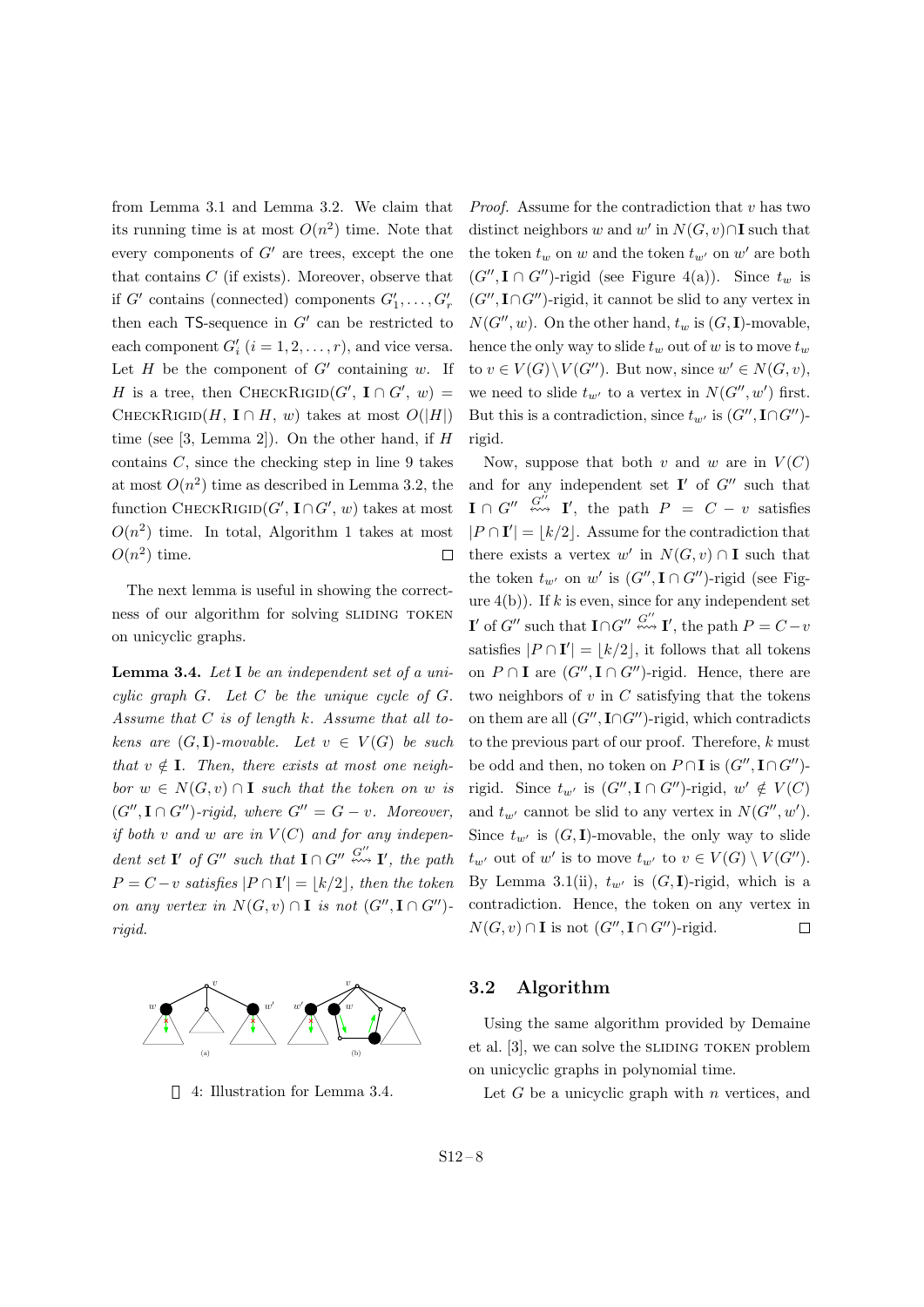let **I** and **J** be two given independent sets of *G*.

- **Step 1.** Compute R(**I**) and R(**J**) using Lemma 3.3. If  $R(I) \neq R(J)$ , then return no; otherwise go to Step 2.
- **Step 2.** Delete the vertices in  $N[G, R(\mathbf{I})] =$  $N[G, R(\mathbf{J})]$  from *G*, and obtain a subgraph *F* consisting of *q* connected components  $G_1, G_2, \ldots, G_q$ . If  $|\mathbf{I} \cap G_j|$  =  $|J \cap G_i|$  holds for every  $j \in \{1, 2, \ldots, q\}$ , then return yes; otherwise return no.

By Lemma 3.3 we can determine whether one token in an independent set **I** of *G* is  $(G, I)$ -rigid or not in  $O(n^3)$  time, and hence Step 1 can be done in time  $O(n^2) \times (|\mathbf{I}| + |\mathbf{J}|) = O(n^3)$ . Clearly, Step 2 can be done in  $O(n)$  time. Therefore, the described algorithm runs in  $O(n^3)$  time in total. In the remaining part of this section, we show the correctness of the above algorithm.

First of all, we show the correctness of **Step 1**. In the next lemma, we show that if the set of  $(G, I)$ rigid and  $(G, J)$ -rigid tokens are different, then **I** cannot be reconfigured to **J**.

**Lemma 3.5.** *[3, Lemma 5] Suppose that for two independent sets* **I**, **J** *of a unicyclic graph*  $G$ ,  $R(\mathbf{I}) \neq$ R(**J**)*. Then, there does not exist any* TS*-sequence*  $\mathcal{S}$  *such that*  $\mathbf{I} \stackrel{G}{\sim} \mathcal{J}$ *.* 

*S*

Next, we show the correctness of **Step 2**. We start by showing that in case the set of  $(G, I)$ -rigid and  $(G, J)$ -rigid tokens are the same, removing all rigid tokens and its neighbors does not affect the final answer of the SLIDING TOKEN problem.

**Lemma 3.6.** *[3, Lemma 6] Suppose that*  $R(I)$  = R(**J**) *for two given independent sets* **I** *and* **J** *of a an unicyclic graph G, and let G′ be the graph obtained from G by deleting the vertices in*  $N[G, R(\mathbf{I})] =$  $N[G, \mathsf{R}(\mathbf{J})]$  *from G*. Then **I**  $\stackrel{G}{\leftrightsquigarrow}$  **J** *if and only if*  $\mathbf{I} \cap G' \stackrel{G'}{\nleftrightarrow} \mathbf{J} \cap G'$ . Furthermore, all tokens in  $\mathbf{I} \cap G'$ 

 $are\ (G', \mathbf{I} \cap G')$ *-movable, and all tokens in*  $\mathbf{J} \cap G'$  $are(G', \mathbf{J} \cap G')$ *-movable.* 

If  $R(I) = R(J) = \emptyset$  for any two given independent sets **I**, **J** of a unicyclic graph *G*, we claim that **I** can be reconfigured to **J** using TS rule if and only if  $|\mathbf{I}| = |\mathbf{J}|$ .

**Lemma 3.7.** *Let G be a unicyclic graph. Let* **I** *and* **J** *be two given independent sets of G. Assume that there are no*  $(G, I)$ *-rigid and*  $(G, J)$ *-rigid tokens.* Then  $\mathbf{I} \stackrel{G}{\leftrightsquigarrow} \mathbf{J}$  *if and only if*  $|\mathbf{I}| = |\mathbf{J}|$ *.* 

Before proving Lemma 3.7, we show some extra claims. From now on, we assume that for any independent set **I** of a unicyclic graph *G*, the token on any  $u \in I$  is  $(G, I)$ -movable. First of all, we claim that Lemma 3.7 holds when *G* is a cycle.

**Lemma 3.8.** *Let C be a cycle. Let* **I** *and* **J** *be two given independent sets of C. Assume that there are no* (*C,* **I**)*-rigid and* (*C,* **J**)*-rigid tokens. Then*  $\mathbf{I} \stackrel{C}{\leftrightsquigarrow} \mathbf{J}$  *if and only if*  $|\mathbf{I}| = |\mathbf{J}|.$ 

*Proof.* If **I**  $\stackrel{C}{\longleftrightarrow}$  **J** then clearly  $|\mathbf{I}| = |\mathbf{J}|$ . Now, assume that  $|\mathbf{I}| = |\mathbf{J}|$ . We claim that  $\mathbf{I} \stackrel{C}{\leftrightarrow} \mathbf{J}$ . Let  $C = v_1v_2 \ldots v_kv_1$ . Let **I**' be an independent set of *C* such that  $|{\bf I}'| = |{\bf I}| = |{\bf J}| \leq \lfloor k/2 \rfloor$  and  $v_i \in {\bf I}'$ if *i* is odd. We claim that **I**  $\stackrel{C}{\longleftrightarrow}$  **I'**, and similarly,  $\mathbf{J} \stackrel{C}{\n\leftrightarrow} \mathbf{I}'$ . Consider the following cases:

• *Case* 1*:*  $|\mathbf{I}| = \lfloor k/2 \rfloor$ . If *k* is even then  $\mathbf{I} = \mathbf{I}'$ because there are no  $(C, I)$ -rigid tokens. If  $k$ is odd, let *i* be the smallest index such that  $v_i \in I \setminus I'$ ,  $2 \leq i \leq k$ . Hence, from the definition of **I'**, *i* must be even. Moreover,  $v_j \in \mathbf{I}'$ for odd *j*,  $1 \leq j \leq i-1$ , and  $v_j \in \mathbf{I}$  for even  $j, i \leq j \leq k-1$ . Hence, one can slide the token on  $v_i$  to  $v_{i-1} \in I' \setminus I$ , then slide the token on  $v_{i+2}$  to  $v_{i+1}$ , and so on. Let S be the TS-sequence describing the above process, then clearly **I**  $\underset{S}{\overset{C}{\sim}}$ **I** *′* , since each sliding step reduces  $|\mathbf{I}' \setminus \mathbf{I}|$ .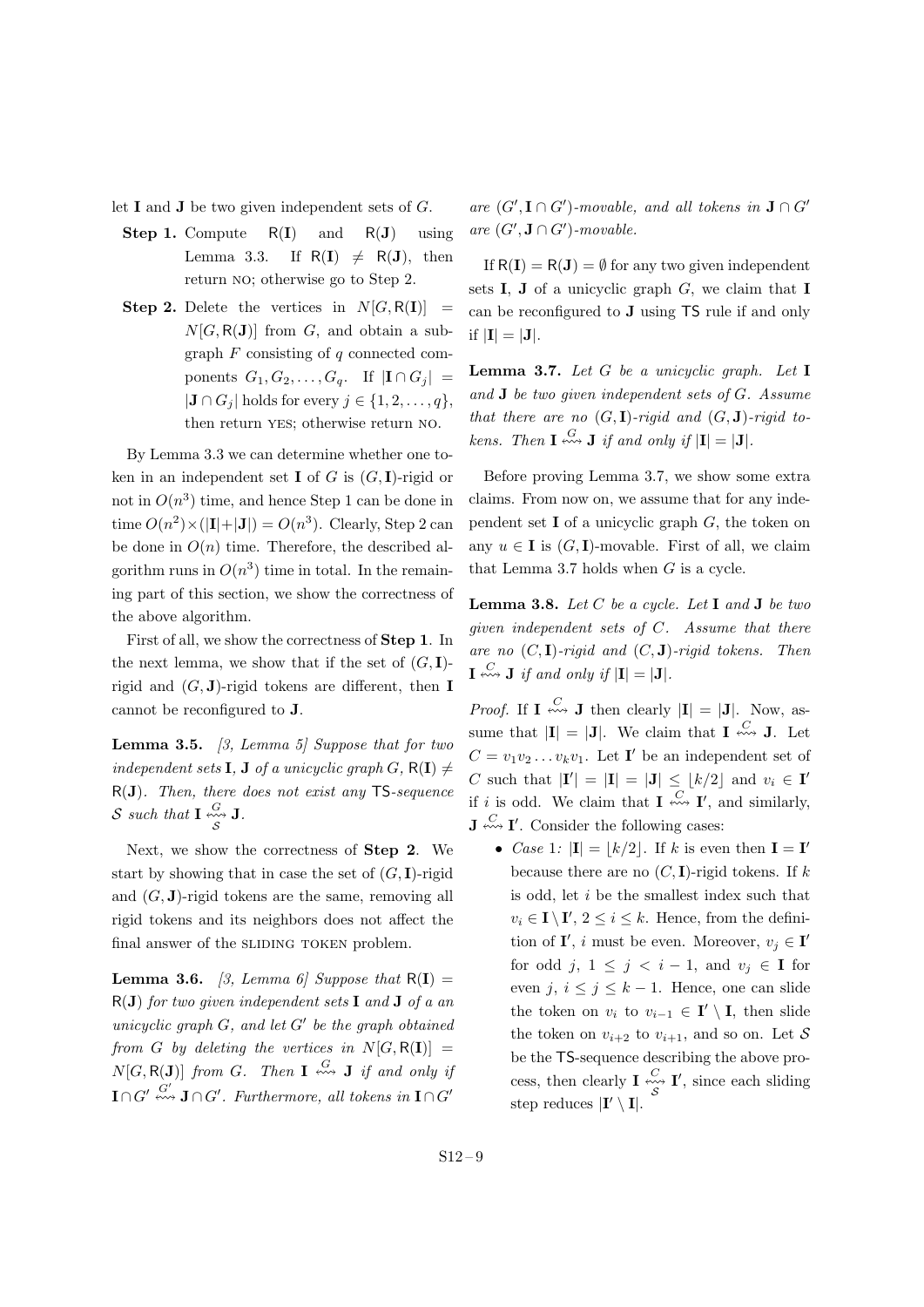• *Case* 2*:*  $|\mathbf{I}| < |k/2|$ . Let *i* be the smallest index such that  $v_i \in I \setminus I'$ ,  $2 \le i \le k$ . If  $i = 2$ then since there are no  $(C, I)$ -rigid tokens, we can assume without loss of generality that  $v_k \notin I$ ; otherwise there exists a TS-sequence that slides the token in  $v_k$  to  $v_{k-1}$  and then one can deal with the resulting independent set. Let *j* be the smallest index such that  $v_j \in \mathbf{I}' \setminus \mathbf{I}, 1 \leq j \leq k$ . Since  $v_i \notin \mathbf{I}', i > j$ . Now, one can slide  $v_i$  to  $v_j$  and repeat the process. Let  $S$  be the  $TS$ -sequence describing the above process, then clearly  $\mathbf{I} \stackrel{C}{\sim} \mathbf{I}'$ . *S*  $\Box$ 

Next, we claim that there exists a TS-sequence that slides a token to a given safe degree-1 vertex *v* of *G*.

**Lemma 3.9.** *Let G be a unicyclic graph having at least one vertex of degree* 1*. Assume that the unique cycle C of G is of length k. Let* **I** *be an independent set of*  $G$ *. Let*  $v \in \mathbf{I}$  *be a safe degree-*1 *vertex of*  $G$ *. Assume that all tokens are*  $(G, I)$ *movable. Then, there exists an independent set* **I** *′ satisfying that*  $\mathbf{I} \stackrel{G}{\leftrightsquigarrow} \mathbf{I}'$  *and*  $v \in \mathbf{I}'$ *.* 

*Proof.* The proof of this lemma is similar to the proof of [3, Lemma 8], except the process of choosing the token which can be used to slide to *v*.

Suppose that  $v \notin I$ ; otherwise the lemma clearly holds. We will show that one of the closest tokens from *v* can be slid to *v*. Let  $M = \{w \in \mathbf{I} \mid$ dist $(v, w) = \min_{x \in \mathbf{I}} \text{dist}(v, x)$ . Let *w* be an arbitrary vertex in *M*, and let  $P = (p_0 = v, p_1, \ldots, p_\ell =$ *w*) be a shortest *vw*-path in *G*. If  $\ell = 1$  and hence  $p_1 \in I$ , then we can simply slide the token on  $p_1$  to *v*. Thus, we may assume that  $\ell \geq 2$ .

We note that no token is placed on the vertices  $p_0, \ldots, p_{\ell-1}$  and the neighbors of  $p_0, \ldots, p_{\ell-2}$ , because otherwise the token on *w* is not closest to *v*. Let  $M' = M \cap N(G, p_{\ell-1})$ . Consider the following cases:

- *Case* 1*:*  $p_{\ell-1} \notin V(C)$ . Since  $p_{\ell-1} \notin I$ , by Lemma 3.4 there exists at most one vertex  $w' \in M'$  such that the token on  $w'$  ( $G''$ ,  $\mathbf{I} \cap$ *G*<sup>′′</sup>)-rigid, where  $G'' = G - p_{\ell-1}$ . We choose such a vertex  $w'$  if exists, otherwise choose an arbitrary vertex in *M′* and regard it as *w ′* .
- *• Case* 2*:*  $p_{\ell-1} \in V(C)$ . Since  $p_{\ell-1} \in V(C)$ , by Lemma 3.4, if for any independent set **J** of  $G''$  such that  $\mathbf{I} \cap G'' \stackrel{G''}{\leftrightsquigarrow} \mathbf{J}$ , the path  $C - p_{\ell-1}$ satisfies  $|(C - p_{\ell-1}) \cap J| = |k/2|$ , then the token on any vertex in  $N(G, p_{\ell-1}) \cap \mathbf{I}$  is not  $(G''', \mathbf{I} \cap G'')$ -rigid, and we choose such a vertex in  $C$  as  $w'$ , otherwise choose an arbitrary vertex in *M′* and regard it as *w ′* .

Since all tokens on the vertices  $w''$  in  $M' \setminus \{w'\}$ are  $(G'', \mathbf{I} \cap G'')$ -movable, we first slide the tokens on *w ′′* to some vertices in the component of *G′′* containing *w ′′*. Then, we can slide the token on *w ′* to *v* along the path *P*. In this way, we can obtain an independent set **I'** such that  $v \in \mathbf{I}'$  and  $\mathbf{I} \stackrel{T}{\leftrightarrowtail} \mathbf{I}'$ .  $\Box$ 

**Lemma 3.10.** *Let G be a unicyclic graph containing at least one vertex of degree* 1*. Let* **I** *be an independent set of G such that* **I** *contains a safe degree-*1 *vertex v of G. Assume that all tokens in G are* (*G,* **I**)*-movable. Then, all tokens in G<sup>∗</sup> are*  $(G^*, \mathbf{I}^*)$ -movable, where  $\mathbf{I}^* = \mathbf{I} \setminus \{v\}$  and  $G^*$  is the *graph obtained from G by removing v, its unique neighbor u, and all resulting islated vertices.*

*Proof.* Suppose for the contradiction that there exists a token on a vertex in  $I^*$  which is  $(G^*, I^*)$ rigid. Let *w* be such vertex which is closest to *v*. Let  $P$  be a shortest path between  $v$  and  $w$ . Let *z* be the unique neighbor of *w* in *P*. Assume that  $N(G, z) = \{w_1, w_2, \dots, w_p\}$ , where  $w_1 \in V(P)$  and  $w_p = w$ .

First of all, we claim some useful facts.

• Since  $deg_G(v) = 1, v \notin V(C)$ .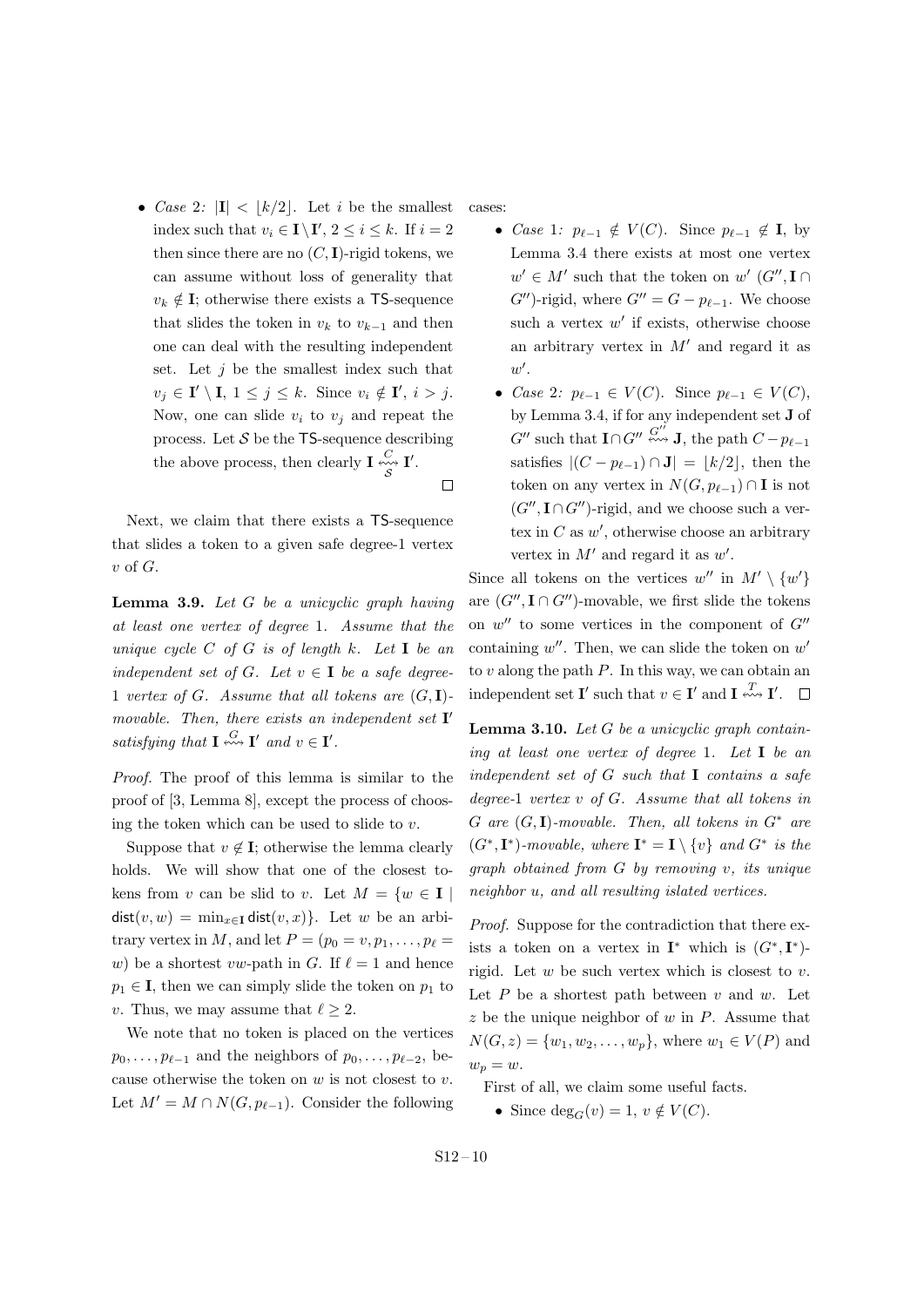- Since *v* is  $(G, I)$ -movable, it follows that there are no token on any degree-1 neighbor of *u* other than *v*.
- Since  $({v}, \emptyset)$  is a single component of  $G u$ , the token on *v* is  $(G - u, \mathbf{I} \cap (G - u))$ -rigid. More generally, if a token is  $(H, I \cap H)$ -rigid (or  $(H, I \cap H)$ -movable) for any connected component *H* of *G*, then it is also  $(G, \mathbf{I} \cap G)$ rigid (or  $(G, \mathbf{I} \cap G)$ -movable). Conversely, if a token in *G* is  $(G, \mathbf{I} \cap G)$ -rigid (or  $(G, \mathbf{I} \cap G)$ *G*)-movable) and that token is placed at a vertex belonging to *H*, then it is  $(H, I \cap H)$ rigid (or  $(H, I \cap H)$ -movable). This follows from the observation we made at the end of Section 2.2.
- Since the token  $t_p$  on  $w_p$  is  $(G^*, \mathbf{I}^*)$ -rigid, then regardless of whether  $z \in V(C)$ , it must be at least  $(G^* - z, \mathbf{I} \cap (G^* - z))$ -rigid because otherwise one can slide *t<sup>p</sup>* (along edges of  $G^*$ ) to a vertex in  $N(G^* - z, w_p) =$  $N(G^*, w_p) \setminus \{z\}.$

Consider the following cases:

- *• Case* 1*: z* = *u*. Since all tokens placed at vertices of **I** are  $(G, I)$ -movable,  $u \notin I$  and one neighbor *v* of *u* is  $(G - u, \mathbf{I} \cap (G - u))$ rigid, by Lemma 3.4, the token  $t_p$  on  $w_p$  must be  $(G - u, \mathbf{I} \cap (G - u))$ -movable, which is a contradiction since  $t_p$  is  $(G^*, \mathbf{I}^*)$ -rigid,  $G^*$  is a connected component of  $G - u$  containing  $w_p$ , and  $\mathbf{I}^* = (\mathbf{I} \cap (G - u)) \setminus \{v\}.$
- *Case* 2*:*  $z \neq u$ .
	- *• Case* 2*-*1*: z ∈ V* (*C*).

Since  $z \in V(C)$ ,  $G - z$  is a forest. Moreover, *v* is a safe degree-1 vertex of  $G - z$ , hence by [3, Lemma 9], every token in  $G - u - z$  except the token on *v* must be  $(G - u - z, I \cap (G - u - z))$ movable. On the other hand, since  $G^* - z$  is a component of  $G - u - z$ , every  $(G^*, \mathbf{I} \cap G^*)$ -rigid tokens is also  $(G - u - z, \mathbf{I} \cap (G - u - z))$ -rigid. Moreover, since  $t_p$  is  $(G^* - z, \mathbf{I} \cap (G^* - z))$ rigid, it is also  $(G-u-z, \mathbf{I} \cap (G-u-z))$ rigid. This is a contradiction.

• *Case* 2-2*:*  $z \notin V(C)$ .

Since  $z \notin V(C)$ , we must have that  $|N(G, z) ∩ V(C)| ≤ 1$ . Hence, for any component *H* of  $G^*$  – *z* containing  $w_p$ , regardless of whether  $w_p \in V(C)$  (if  $w_p \in V(C)$  then  $w_1 \notin V(C)$  and vice versa), *H* is also a component of  $G - z$ , which means that  $t_p$  is  $(G - z)$ *z*, **I** ∩ (*G* − *z*))-rigid. Since  $w_p$  is (*G*, **I**)movable and  $z \notin V(C) \cap I$ , it follows by Lemma 3.4 that for every *j ∈ {*2*,* 3*, . . . , p−*1*}*, if *w<sup>j</sup> ∈* **I** then the token  $t_j$  on  $w_j$  is  $(G-z, \mathbf{I} \cap (G-z))$ -movable. As before, regardless of whether  $w_j \in$ *V*(*C*) (*j* ∈ {2, 3, . . . , *p* − 1}), the component  $H_j$  of  $G - z$  containing  $w_j$  is also a component of  $G^* - z$ . Hence, for  $j \in \{2, 3, \ldots, p-1\}$ , if  $w_j \in \mathbf{I}$  then the token  $t_j$  on  $w_j$  is  $(G^* - z, \mathbf{I} \cap (G^* - z))$ movable. Since  $t_p$  is  $(G^*, \mathbf{I}^*)$ -rigid, by Lemma 3.1, we must have that  $w_1 \in \mathbf{I}$ and  $t_1$  is  $(G^* - z, \mathbf{I}^* \cap (G^* - z))$ -rigid. Since  $t_p$  is also  $(G^* - z, \mathbf{I}^* - z)$ -rigid and  $z \notin I$ , it follows from Lemma 3.4 that  $t_1$ is  $(G^*, \mathbf{I}^*)$ -rigid, but this contradicts the assumption that  $w_p$  is the closest token to *v* that is  $(G^*, \mathbf{I}^*)$ -rigid.

 $\Box$ 

#### **Proof of Lemma 3.7.**

The proof is similar to the proof of [3, Lemma 7]. The only-if-part is trivial. By Lemma 3.8, we know that Lemma 3.7 clearly holds for any cycle *C*.